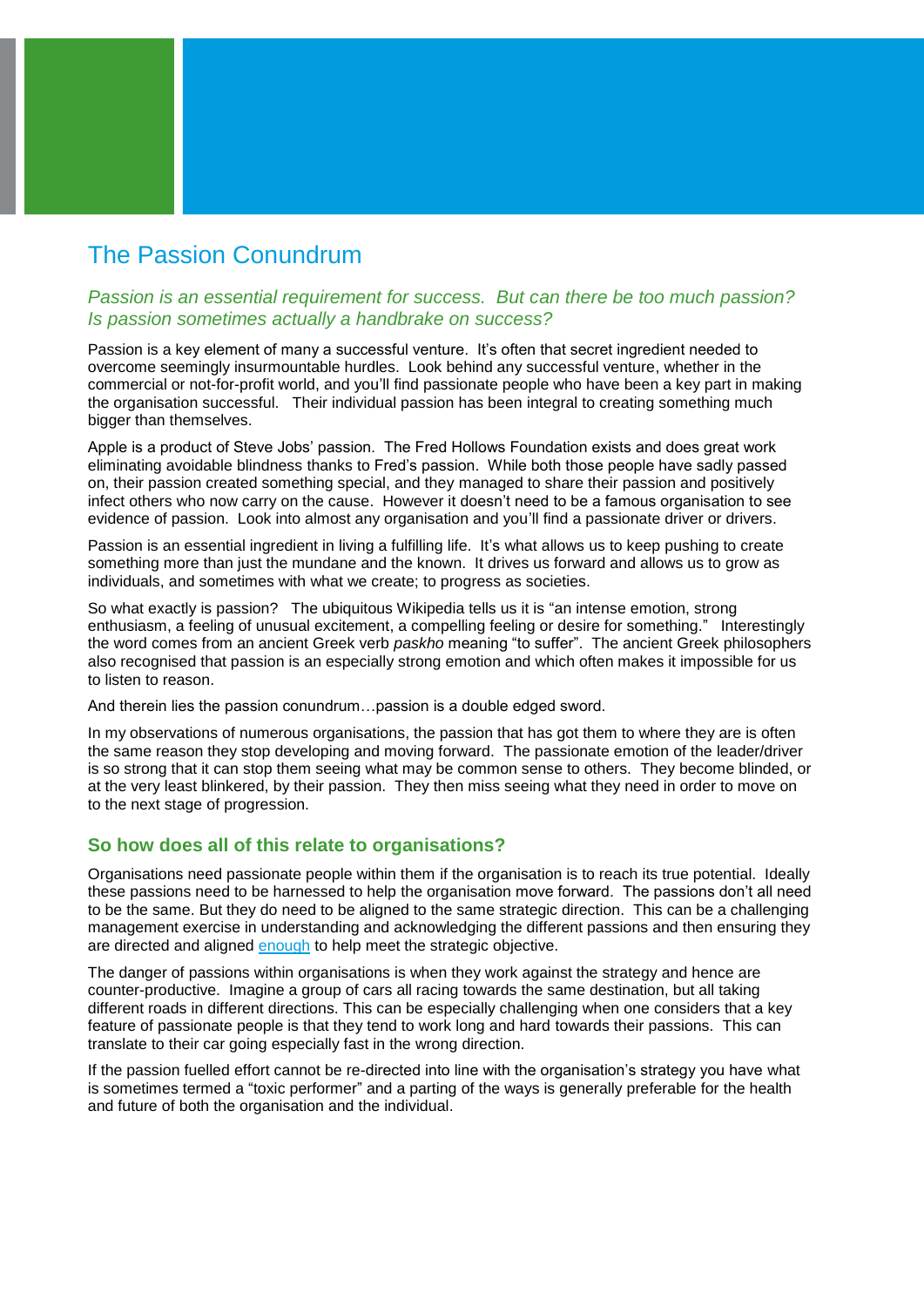## **The passion handbrake in the NFP sector**

Interestingly the biggest organisational passion challenges seem to be in not-for-profit organisations. This is perhaps understandable if one considers some of the common features of many NFPs in New Zealand.

- $\rightarrow$  They are often started by one or two individuals passionate about their cause
- $\rightarrow$  The nature of the cause, whether it be a sport or pastime, or a charity providing a social good, engenders strong passionate input and reactions
- $\rightarrow$  There is a heavy predominance of volunteer effort involved without payment the sense of fulfilment from the passion outlet becomes the reward
- $\rightarrow$  The organisation and cause is often the main outlet for people with time on their hands
- $\rightarrow$  The founder or founders is/are often heavily involved for a long time The amount they have given "for the cause" engenders an incredibly strong sense of ownership for the organisation and also for the way they have done things

If a business is not making money or delivering its products or services efficiently it will generally go out of business. Brutal perhaps, but this is just the law of the economic jungle. Survival of the fittest. Accordingly management of a successful business focuses closely on its financial health. It also takes prompt action to address any issues within it.

Interestingly however NFPs often survive where a business wouldn't. This is because they commonly operate on a model that involves receiving non-traditional economic assistance. That is, they receive considerable volunteer resources in time and other stakeholder support via donations of money, goods and/or services. This translates to them often being able to survive when a comparable for-profit business would fail financially.

However just because an entity survives does not mean it is necessarily effective. Surviving is very different to thriving! Many NFPs do not reach their potential because the passion of a few impedes them from objectively assessing where their organisation is at. Good governance in any organisation dictates that its governing body should regularly assess how effectively and efficiently they are delivering on the organisation's purpose. But if the governing body is blinkered by their passion and as the Greek philosophers said; unable to even listen to reason, then it will merely perpetuate the status quo. Common blinkered issues in the NFP sector are:

- $\rightarrow$  being like the 'frog in the hot water' and not recognising significant changes
- $\rightarrow$  not facing up to the need for new models or new ways of working
- $\rightarrow$  not recognising the need to take the hard decisions to be cruel to be kind. This especially concerns addressing sub-standard performance
- $\rightarrow$  not being open to collaboration, consolidation or joining with others in the sector to achieve a better outcome
- $\rightarrow$  not letting go of the reins and giving others within the organisation opportunities to develop and use their initiative and ideas
- $\rightarrow$  lack of talent development and succession planning

Sadly we see such issues at governance and/or management/operational levels. At an individual person level the worst examples of misplaced passion result in driving good people out of NFP organisations and causes. It also tends to leave them totally disenchanted. At an organisational level the organisations usually deliver very poorly on their purpose or reason for being, and in some cases eventually totally implode.